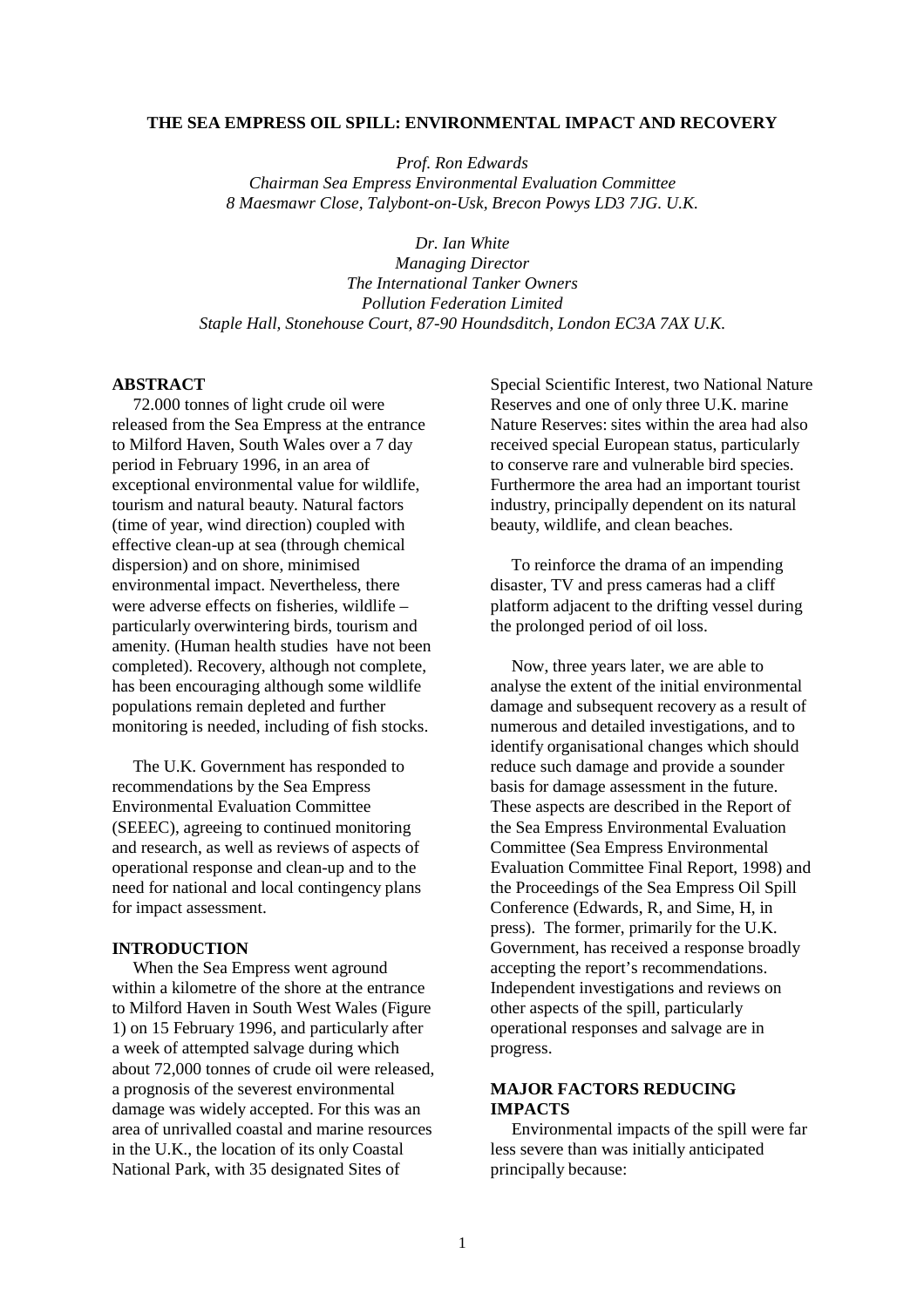(1) the spill occurred in February at a time of low environmental use and vulnerability: tourists were few, several species of sea-birds had not returned to the area to nest, many marine fish species were either inactive or had migrated to off-shore waters for the winter, and salmon and sea-trout were not in shallow coastal waters or migrating through the estuaries of the area.

(2) Winds were blowing from the northerly quadrant for most of the period of the spill and when most oil was released (63,000 tonnes: 87%) so carrying it away from the coast: such northerly winds are unusual in this area, particularly in February, occurring on average, only 15% of the time. Only during the first phase of the spill, when 9.000 tonnes were lost, was oil driven on shore and, again a week after the recovery of the vessel, when the wind direction changed and residual oil was driven along the South Wales coast and into Carmarthen Bay with its tourist beaches and concentrations of overwintering sea-birds (particularly the Common scoter).

(3) about 40% of the light crude oil from the Forties field evaporated and was blown away from the shore. The maximum recorded atmospheric concentration of on-shore hydrocarbons, 4 km from the spill area, was 9 p.p.m.: this compares with 50 p.p.m. at which some protective action is advised for outdoor workers.

(4) although mechanical recovery of oil at sea was hampered by high winds (>15 knots) during much of the recovery period and removed only 1 - 2% of the oil, the application of chemical dispersants by air was very successful and, in addition to natural dispersion (28%), resulted in at least a further 17,000 tonnes (24%) of the oil being chemically dispersed.

(5) in consequence of evaporation and natural and chemically induced dispersion at sea, only  $3,700 - 5,300$  tonnes of oil  $(5 - 7%)$  reached the shore – although this extended over a 200 km length and was transformed into 11,000 – 16,000 tonnes of emulsion. An effective cleanup operation, giving priority to amenity beaches and the general removal of bulk oil from accessible shores, initially involved about 1,000 workers. Within six weeks amenity beaches were visibly clean and available for tourist use, and it is estimated that by this time

only about 500 tonnes of oil remained on shorelines. Some clean-up operations were however continued for 18 months, in part to provide a rapid response when localised pockets of oil were exposed on beaches or released from off-shore sediments during storms.

# ENVIRONMENTAL IMPACTS

 The favourable natural factors and effectiveness of the clean-up operations greatly reduced the impact of the spill on the environmental and economic resources of the area. The following is a brief overview of the findings of the numerous post-spill studies and monitoring programmes, some of which are still on-going.

(a) HUMAN HEALTH

 The health study by the Health Authority has not been completed although a preliminary report was published soon after the spill suggesting some possible short-term adverse conditions within the local communities including nausea, headaches and skin irritations: dermatological problems also occurred in beach-workers not wearing adequate protective clothing (Lyons. R. et al, 1996). Effects were minimised by the seaward dispersal of volatile hydrocarbons. Plant crops and animal products from coastal farms were declared safe for human consumption soon after the spill following hydrocarbon analysis. (b) TOURISM

The tourist industry is important to the area, contributing about £160 million per year (about 20% of GDP), and there was considerable anxiety about the anticipated damage caused by the spill and the associated high media exposure. However, in large part due to the success and speed of the clean-up operation and the 'loyalty' of those visiting the area, the impact in 1996 was modest. No reliable data are available for 1997 or 1998 to assess whether recovery is yet complete (pers. comm: Wales Tourist Board).

#### (c) COMMERCIAL FISHERIES

 The area, under the local control of the South Wales Sea Fisheries Committee, has a wide variety of commercially exploited species of fin–fish, crustaceans and molluscs. Although the fisheries are small when compared with total U.K. landings, they are important to the local economy and several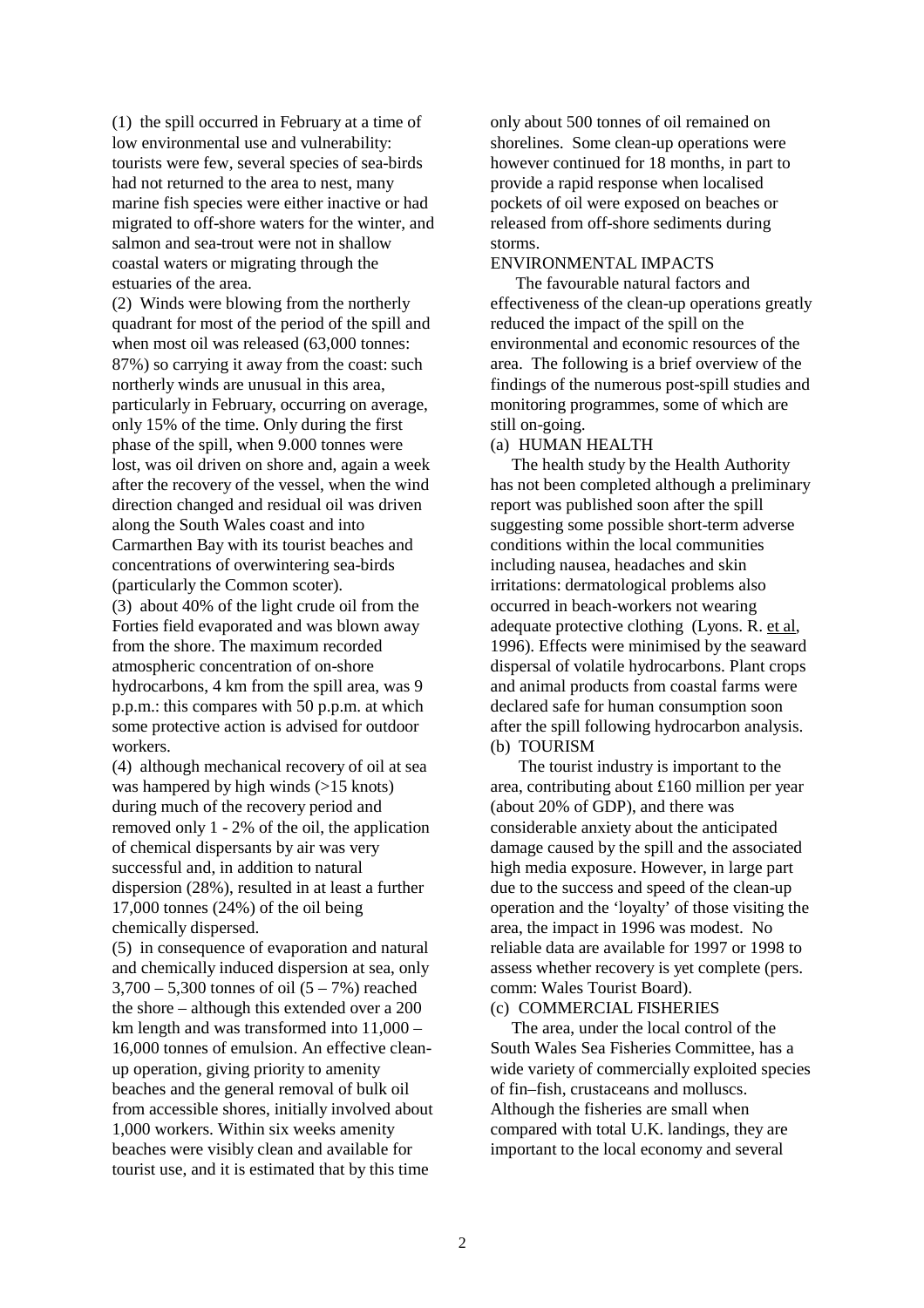species are exported to mainland Europe and the Far East.

 Soon after the spill, concentrations of hydrocarbons in seawater were elevated above background over a substantial area, although in the eastern part of the Bristol Channel contamination from sources other than the Sea Empress were involved. Levels were also particularly elevated in molluscs, but less so in crustaceans and some fin–fish. A closure order, preventing both commercial and recreational fishing (and the collection of edible sea-weeds), was issued over the affected area after the initial spill and was followed by a further order relating to the catching of salmon and sea trout in the rivers within the zone. These orders covered an area of 2,100  $km<sup>2</sup>$  (Figure 1) and replaced an earlier voluntary suspension of fishing by the local fishermen. The orders were precautionary and did not imply damage to stocks but were served to protect the reputation of the local fishing industry and to prevent the sales of fish which could potentially be unpalatable or unsafe to eat.

 The orders, kept under review through seawater and tissue analysis, and by the use of a trained taste panel, were lifted progressively, starting with all fin–fish (including salmon and sea-trout) within about 3 months of the spill and followed by crustaceans and some molluscs (cockles and whelks) within eight months. Concentrations of hydrocarbons in mussels persisted for a much longer period and, although not exploited commercially, a ban remained in the most contaminated area until September 1997. Contamination of edible inter-tidal sea-weeds was mostly on the surface rather than through tissue absorption but, because of residual traces of hydrocarbons, the ban remained until June 1997.

 No mortalities of commercial fin-fish, crustaceans or molluscs, which might be attributable to the oil spill, were recorded. Furthermore there is no evidence that spawning of these species was damaged in 1996 or subsequent years, although confirmation of the successful spawning and recruitment of some species must remain uncertain until juveniles reach commercially exploitable size (i.e. for lobsters, the year 2000). With respect to sea-bass, the single most important marine fish in the affected

area, spawning was poor in 1996 and the 0 group fish resulting from the spawning were mostly distributed on the south side of the Bristol Channel and away from the South Wales coast. However, it seems likely that these features were related to natural factors, particularly weather conditions during and after the spawning period rather than the oil spill. In 1997 and 1998 mild winters led to excellent recruitment of sea-bass and high commercial catches are expected, beginning in 2001.

 There is no evidence from the analysis of catch statistics that salmon were affected by the spill although catches of sea-trout (expressed as catch per unit effort) in the major river of the affected coastline, the Tywi, were low in 1996, particularly during the early part of the summer, when compared with neighbouring coastal rivers. Further timeseries data are required to confirm the significance of this low catch. However, there was a reduction on the number of fishing licences and angler visits to the area during 1996 with a consequent decline in income. The effects were seemingly temporary with a recovery of angling activity in 1997 to that expected. No effects on fish stocks, through surveys of fry and parr densities, can be attributed to the oil spill but the spill reinforces the need for more effective census data of migrating adults by the installation of acoustic counters.

 Landings of the most important crustaceans (edible and spider crabs, lobsters), expressed in both tonnes and as catch per unit effort, are shown in Figure 2. Whilst total landings of these species decreased in 1996 as a consequence of closure orders restricting the season, catches per unit effort showed no consistent decline and, in 1997, they were the highest they had been for lobster and spider crabs since records began in 1976. It seems that restricted fishing in 1996 due to the closure orders facilitated further growth, a factor which contributed to the total landings (tonnes) in 1997, being 60% higher than in previous years.

 The market for whelks, exported mostly to the Far East, is volatile and the fishery has expanded and been over-exploited in recent years making interpretation of catch data difficult. Nevertheless total catches remained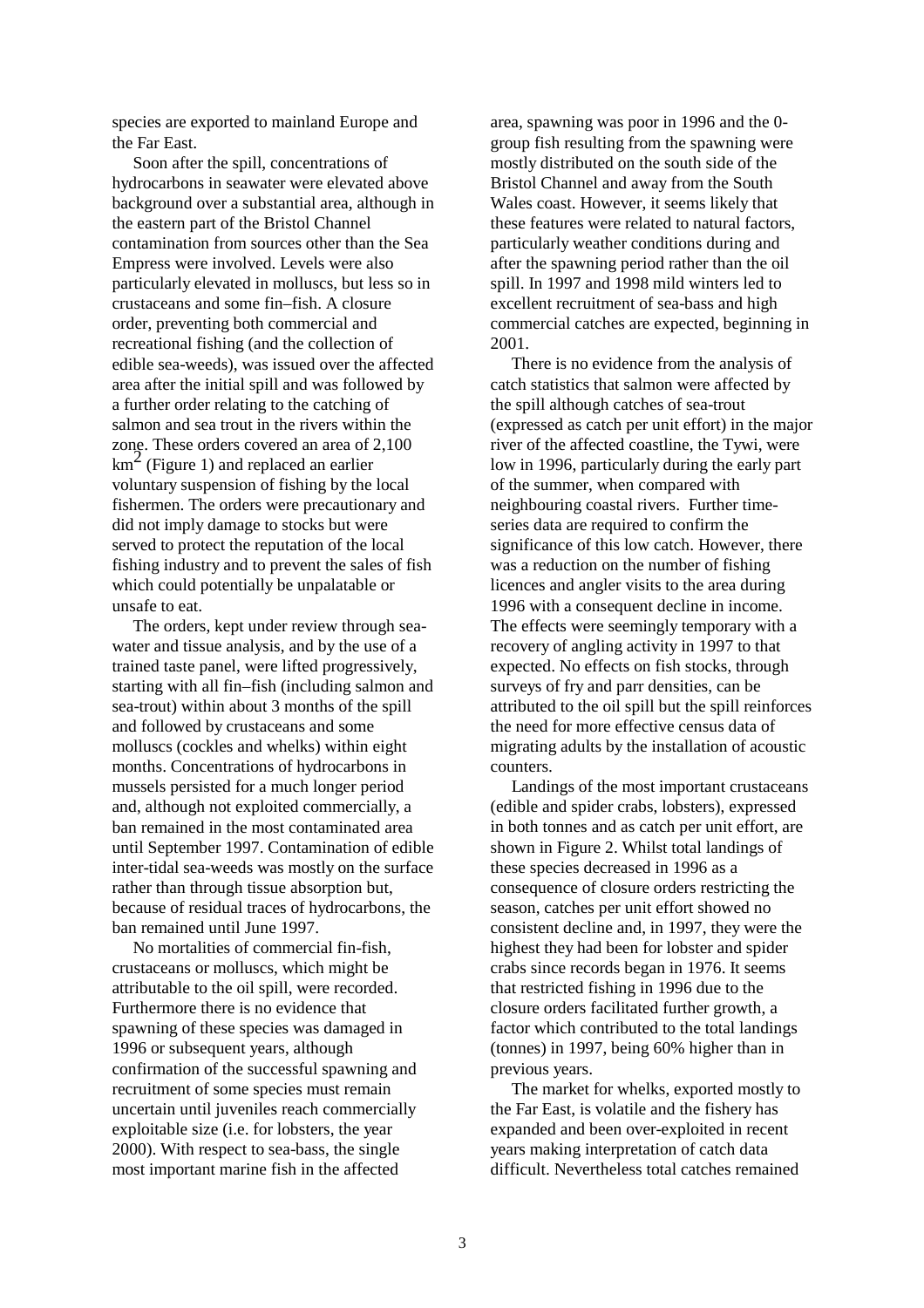high in 1996 and 1997: in 1998 export opportunities decreased and fishing effort was greatly reduced. The total landings of cockles, despite the limited closure order in 1996, have shown no evidence of damage and, from the most important site in the area - Burry Inlet, the catches in 1997 were the highest since records began (Figure 3).

 In the absence of major mortalities of fish, the possibility of sub-lethal and chronic effects was investigated using a variety of techniques.

 (1) EROD levels, which can be used as an indication of the exposure of organisms to xenobiotic compounds, such as PAHs, were measured in the livers of two species of flatfish three months after the spill. Whilst there was evidence of elevated EROD levels at some contaminated sites, many factors other than oil exposure could have contributed to the spatial pattern of EROD induction. In similar studies with sea-trout in autumn 1996, EROD activity in fish from rivers of the area was similar to that at control sites, suggesting no undue exposure to oil constituents.

 (2) Crude oil components, particularly PAH, can cause changes to the immune systems of vertebrates which impair their ability to combat pathogens. Mussels from oiled sites and a reference site were tested 5 weeks after the spill and several aspects of the immune competence were severely impaired. Subsequent recovery occurred in parallel with decreasing tissue concentrations of hydrocarbons (and PAH) and about 12 weeks post-spill immune systems had generally recovered. However, several environmental factors influence immune systems and there is a strong annual cycle of activity. Furthermore, other pollutants can induce change and subsequent tests in the affected areas over a period of a year suggested that a later increase in combustion-derived inputs of high molecular-weight PAH induced an increase in tissue concentrations and changes in the immune system. Nevertheless, the lack of mortality and the recovery of immunocompetence illustrate the high resilience of mussels to pollution.

 (3) It has been shown that PAH compounds can induce DNA adducts and that these adducts may give rise to genetic alterations which can result in neoplastic disease. Mussels from a reference site and with low levels of

DNA adducts were transplanted to an oil exposed shore and after about 3 months levels of DNA adducts had increased substantially but further transplantation studies a year later showed no DNA adduct increase, suggesting recovery of the area from residual contamination of oil products. Studies with fish species (dab, plaice, shanny) similarly showed that high levels of DNA adducts were induced at the highly polluted sites soon after the spill but that effects did not persist into 1997 (except for the dab at a few sites where other sources of contamination unrelated to the spill may have been responsible). These studies indicated that for a few months postspill, exposure to potentially mutagenic and carcinogenic compounds had occurred. However cellular repair mechanisms exist and it is difficult to assess the long term significance of these findings, particularly at the population level.

 (4) Lug worms and amphipods were introduced to sediment collected 5 weeks after the spill from 10 sites within Milford Haven and a reference site, and their mortality assessed after 10 days. There was no evidence of enhanced mortality at Milford Haven sites although the feeding rate of lugworms at all Milford Haven sites was less than 50% of that at the reference site. Further studies need to be conducted to establish whether factors other than oil pollution of the sediments were responsible for the reduced feeding rate.

 (5) 'Scope for growth' measurements were conducted on mussels at several sites within and beyond the fishery closure area, 'scope for growth' being a measure of physiological fitness in response to stress, such as PAH contamination. Results suggested impairment at some heavily polluted sites soon after the spill but recovery by October 1996. As with other physiological tests, responses are not specific to oil contamination and other environmental factors may well have contributed to the observed impairment. (d) OTHER MARINE IMPACTS

 Whilst there was no evidence of mass mortalities of commercial fin-fish or crustaceans, large numbers of dead or moribund bivalve molluscs (including cockles from a non-commercially-exploited area)., starfish and heart-urchins were washed ashore, initially in areas near the grounding and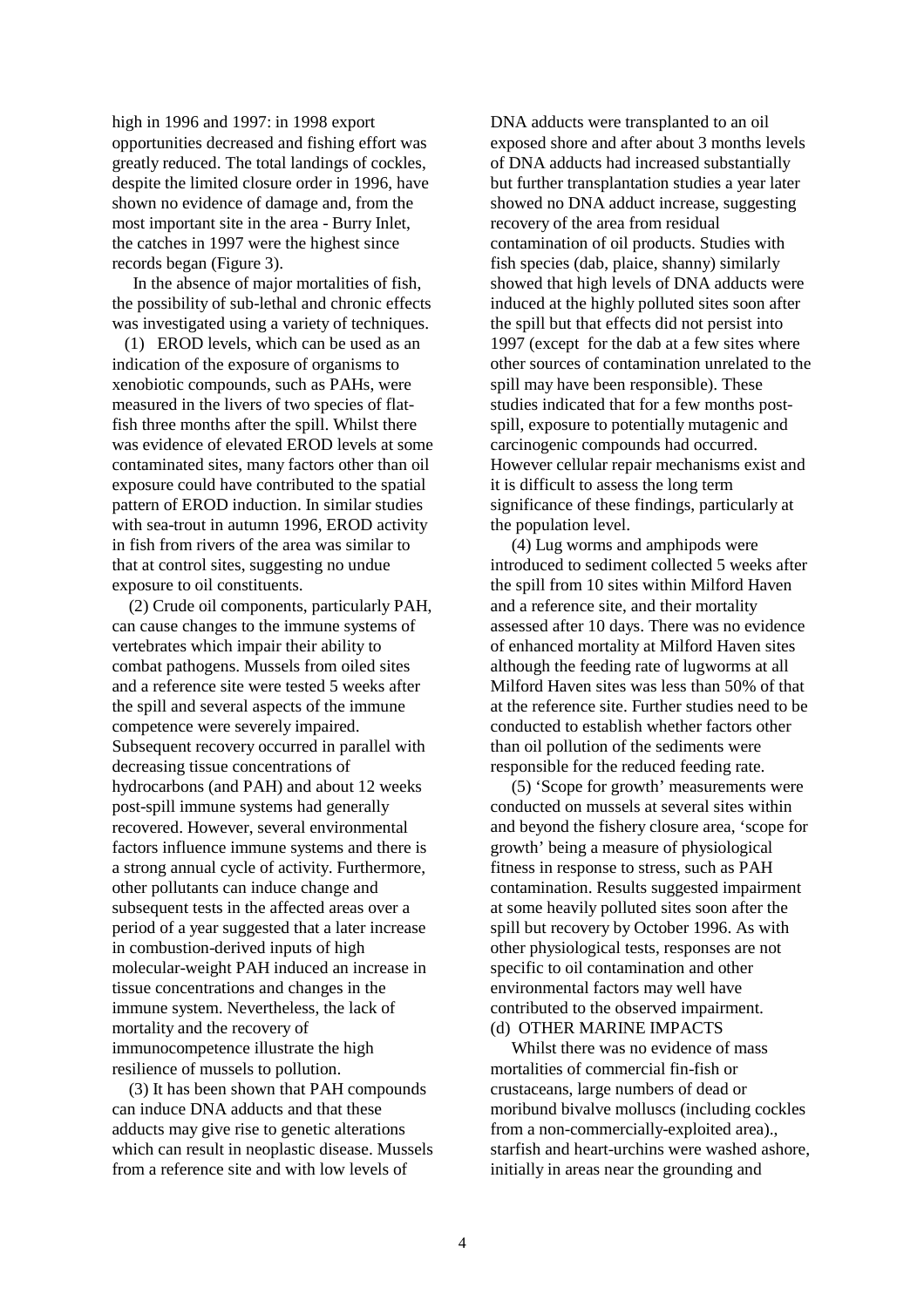affected by bulk oil, and later in Carmarthen Bay. Although such standings can occur naturally, the extent of the phenomenon and the high tissue concentrations of hydrocarbons in stranded animals suggests that these were associated with the oil spill. Amphipods, generally regarded as sensitive to oil pollution, also disappeared from areas of the sea-bed. An extensive diving survey of the rocky sea-bed in July 1997 recorded that at most sites the communities had recovered and were in good condition although near the grounding site, amphipods and other small crustaceans were still sparse. A further survey within the Skomer Marine Nature Reserve also showed a decline in small crustaceans where there were elevated hydrocarbon levels in sediments.

 Within Milford Haven waterway benthic samples were taken at 36 sites in October 1996 to compare with a similar pre-spill survey in October 1993. Further samples at fewer sites were taken in March-April 1996 and 1997. Despite elevated concentrations of hydrocarbons in sediments after the spill the biological effects were seemingly limited to an absence of amphipods at many sites in the lower reaches of the waterway.

 Phyto-and zoo-plankton in the Milford Haven waterway and surrounding coastal waters were studied in a series of surveys but no effects of the spill were observed with the exception of the following

• an absence of barnacle larvae in Spring 1996 (but subsequent good settlement suggested that sampling time missed the planktonic stage)

marked reduction on copepod egg viability in the Milford Haven waterway in April 1996 but complete recovery by November 1996.

### (e) SHORELINE IMPACTS

 Rocky shores dominate the coastline which was contaminated although sandy stretches are important and widely used by tourists. The existence of pre-spill data, from surveys which had been conducted at some sites only 6 months before the spill, made the assessment of impact fairly reliable. The mortality of limpets and other herbivorous gastropods was patchy, being particularly prevalent in areas of fresh oil contamination near the spill. Whilst this mortality contributed to the green flush (mostly Enteromorpha) on some rocky shores,

natural factors operating in 1996 caused this phenomenon to be more general. The settlement of fucoid sea-weeds was also prolific in areas of gastropod mortality. The settlement of planktonic larvae in the winter of 1996-7 was good and with the unusually fast growth of the smaller population in 1996, grazing increased and substantially reduced the extent of the green flush in 1997. In severely impacted areas, limpet densities had increased to around 400 per  $m^2$ .

 In most areas, barnacles survived and a good larval settlement in 1996 almost restored their distribution to pre-spill densities. Few other rocky-shore species were adversely affected and good recruitment in 1996 (e.g. sea-slater) increased densities substantially. Of those species living in crevices, Laminarian holdfasts and algal turf, several were decimated in heavily contaminated areas, particularly amphipods, polychaete worms and brittlestars and temporarily replaced by opportunistic species. However, surveys in March 1997 revealed a general recovery of this crevice, holdfast and algal-turf fauna and it has been suggested that these communities could be used more extensively for monitoring purposes.

 Of particular conservation importance was the cushion starfish (Asterina phylactica) for not only is it comparatively rare but the species type-specimen was taken from rock-pools in West Angle Bay, one of the shores most badly polluted by bulk oil. The pre-spill population on this shore was about 150 but its reduction to only 13 subsequent to the spill caused concern, particularly as it had been previously thought that reproduction of the species required cross-fertilisation – a major problem for a widely-dispersed, fairly sedentary animal. Despite the absence of a major predator of cushion-star eggs in 1996, the shrimp Palaemon elegans, recovery was slow. Only 5 cushion stars were found in June 1997 but all had egg masses. From one egg mass, incubated in the laboratory, 50 juveniles were released. In June 1998 there were 45 cushion stars, most with eggs or in a reproductive state (pers. comm Robin Crump). It seems that recovery of this fragile species is virtually complete and knowledge of its reproductive biology has been advanced.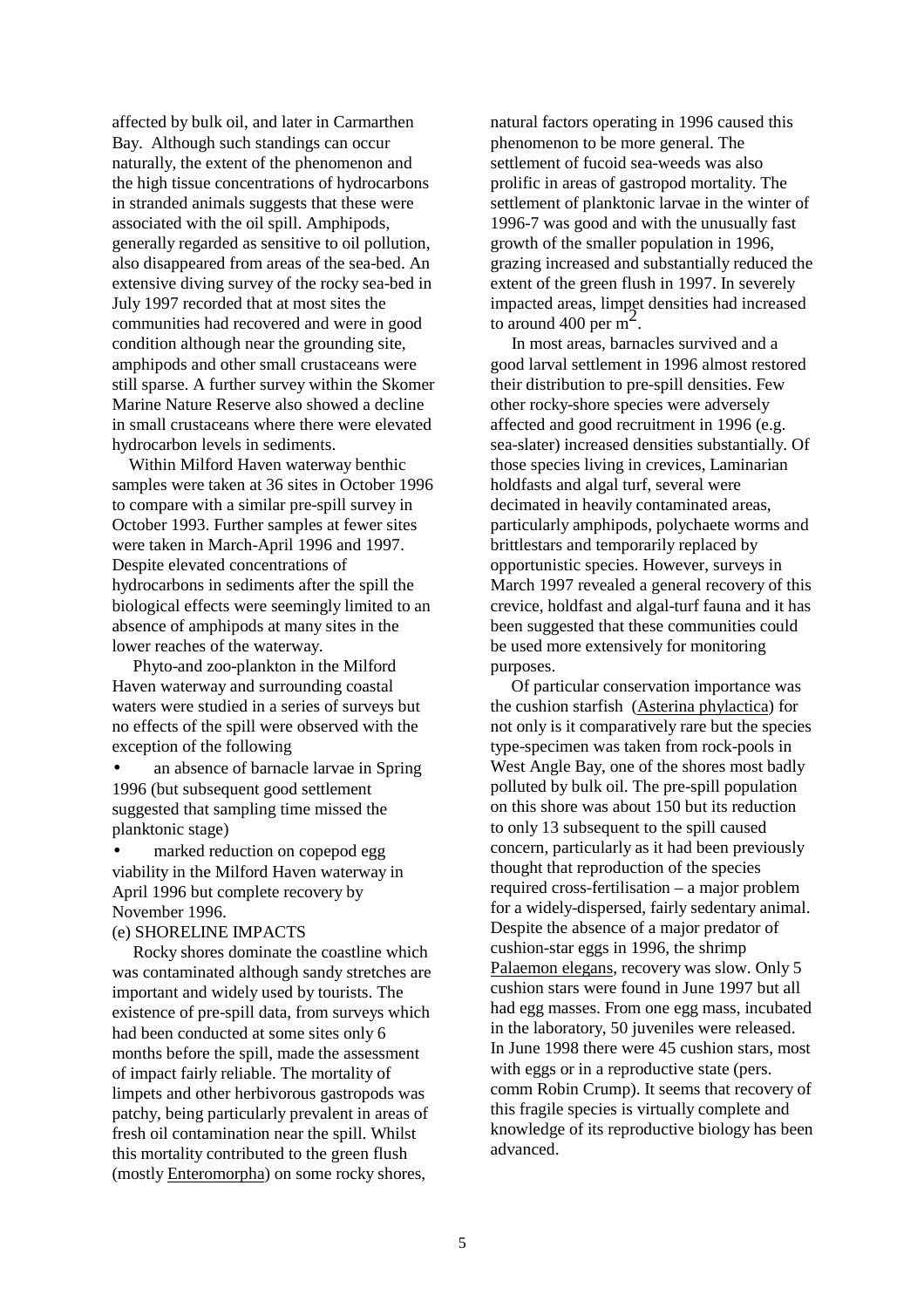Whilst there was initial bleaching of coralline red algae, associated with the death of surface cell layers, monitoring in 1996 and 1997 showed that most algae shed these layers and continued to grow.

 On sedimentary shores, where extensive pre-spill surveys had been carried out in 1994, the major impact was the disappearance or decrease in numbers of amphipods and other crustaceans, and polychaete worms and their temporary replacement in 1996 by opportunistic worm species. However, surveys in 1997 suggested substantial recovery of the pre-spill fauna.

 Although saltmarshes are not extensive in the area, they occur within the Milford Haven waterway and, of the maritime vegetation types, they were the most directly impacted, particularly by heavy fuel oil. Subsequent recovery has been variable, with some species (e.g. sea purslane) recovering well and others showing continued die-back (e.g. saltmarsh rush): monitoring of these saltmarshes is continuing.

#### (f) BIRDS AND MAMMALS

 Although the area contaminated by the oil spill is one of the most important U.K. coastal locations for birds, many migrants had not returned to nest and so a major impact was avoided. Nevertheless several species are resident throughout the year or are wintering migrants and these were severely affected, about 7,000 oiled birds being collected on shore and an unknown number dying at sea. Of the 7,000, about half were still alive and most were released again after careful cleaning procedures. However, there is evidence that for at least one species commonly oiled, the guillemot (representing 23% of those collected after the Sea Empress), most birds die soon after release.

 But by far the most abundant casualty (66% of collections) was a sea-duck, the common scoter (Melanitta nigra), a migrant for which Carmarthen Bay is the most important U.K. wintering site. The Bay contained about 8,000 scoters when oil arrived there on 22 February and of these the majority were washed ashore or died at sea. Further migrants subsequently used the Bay, up to a peak of 15,000, but its suitability as a feeding ground is doubtful since detailed studies suggested that some bivalve populations on which scoter normally

fed were severely reduced and others, the behaviour of which changed following contamination by oil, became more accessible (e.g. razor shells) but probably toxic when ingested. One year later, in the winter of 1996- 7 the maximum scoter count in Carmarthen Bay was about 4,300 with few birds using the usual shallow feeding areas. The highest scoter count in the winter of 1997-8 was also greatly reduced (6,700) suggesting that recovery was likely to be prolonged.

 Detailed counts of nesting sea-birds and breeding-success had been conducted at intervals from 1969, with which post-spill data could be compared. Physiological measurements were also made on selected species to assess the possible development of haemolytic anaemia and eggs were analysed for PAH and n-paraffin residues but no adverse results were recorded. Census data at nesting sites in and adjacent to the affected area also suggested that, with the exception of guillemots and razorbills, bird populations and nesting success were not appreciably reduced. However, numbers of guillemots and razorbills decreased in the affected area by 13 and 7% respectively in 1996 and, whilst recovery has occurred at several nesting sites, the colony counts at two have remained consistently at less than 50% of pre-spill values.

 The area is important for sea-mammals, particularly grey-seals (about 4% of U.K. population) which use the beaches of the coast and islands as nurseries, and for small cetaceans., which are frequently sighted. Fortunately the main nursery areas for seals are to the north west of the oil-affected area and the birth and pup rearing season is in the autumn. Dispersion was underway when the spill occurred. Cetacean sightings before and after the spill (harbour porpoises and bottleneck dolphins) suggested no change in the frequency or distribution of their occurrence

#### (g) OTHER IMPACTS

 There were short-term impacts on amenity, particularly access to coastal paths, during the clean-up process and industries within the Haven are reputed to have experienced shortterm interruptions in cooling water supplies.

 There was a more profound attitudinal change in the local population towards the risks associated with the transport of oil and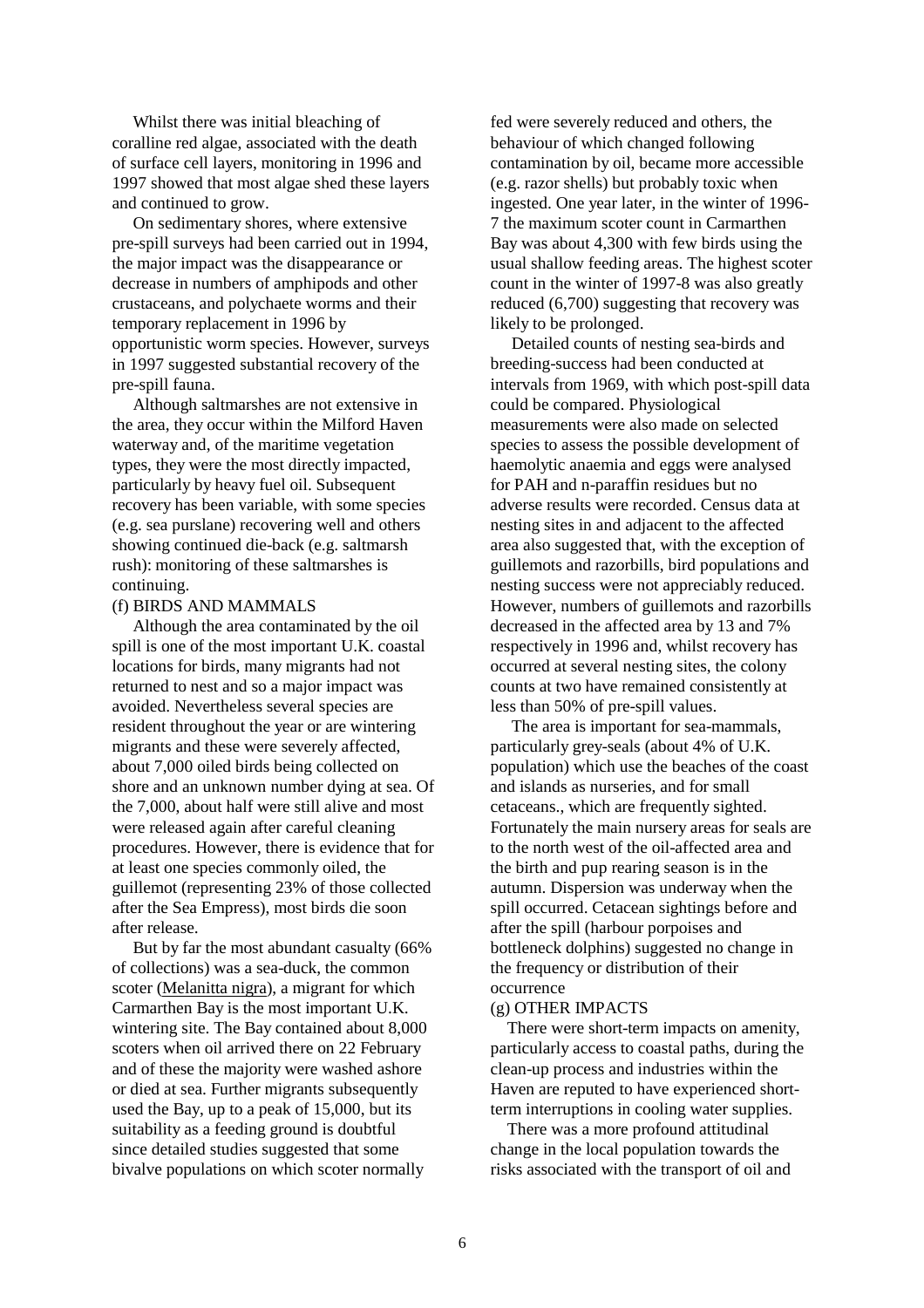associated products. Despite the very high unemployment rate for the area (11.5%) and earlier indications of support, the planning authority rejected planned developments at the local power station in relation to the import and use of a bitumen based product, developments which were crucial to the power station's future operation. It is difficult to assess for how long this change in attitude will persist, particularly during a period of further job losses.

### **GOVERNMENT RESPONSE TO SEEEC'S RECOMMENDATIONS**

 SEEEC'S recommendations were in two broad categories:

Those specifically related to the Sea Empress spill and the area of South West Wales where environmental impacts occurred

Those of national significance derived from Sea Empress experience

 The former principally referred to the continued need for monitoring environmental resources and, with few changes, the Government agreed to the necessity for the further work programme.

 The latter extended beyond the remit of this paper but of those related to environmental impact the most important were:

the need for national and local contingency plans to include assessments of environmental impact so that responses to spills can be rapid, properly resourced and having prepared and validated procedures for chemical and biological monitoring, together with accurate models for predicting the behaviour and distribution of oil at sea and appropriate methods for describing oil distributions on shore.

that the costs of properly-designed and government–approved environmental impact assessments that are in proportion to the severity of the pollution and predictable effects should be met by those responsible for the spill or by those bodies required to pay compensation, rather than from public funds.

that research is required to provide further understanding of the sensitivity of some organisms, such as amphipods, and behavioural responses of others, such as razorshells, which are important in marine foodchains.

- that further development of biological monitoring methods was necessary for coastal and shore-line habitats.

 The Government was supportive of these proposals which were referred to the appropriate agencies for action or response.

### **BIOGRAPHY**

 Professor Ron Edwards CBE, an aquatic ecologist, was Head of the Applied Biology Department at the University of Wales in Cardiff for over 20 years. He recently retired as Board Member of the Environment Agency and was Chairman of the Sea Empress Environmental Evaluation Committee.

### **REFERENCES**

1. Sea Empress Environmental Evaluation Committee Final Report (1998) London. The Stationery Office , (ISBN 011 702156 3.)

2. Sea Empress Oil Spill Conference Proceedings (1998) Editors Edwards R W and Sime H

C.I.W.E.M. (in press).

3. Lyons, R et al (1996) Report to Dyfed Powys Health Authority on the acute effects of the Sea Empress Oil spill on the health of the South Pembrokeshire population 12pp.

### **ACKNOWLEDGEMENTS**

 The authors wish to thank all those who contributed to the SEEEC Report and Conference Proceedings from which much of the information in this paper is drawn and to staff of the Countryside Council for Wales and the Sea Fisheries Committee for updating us on the most recent results of monitoring.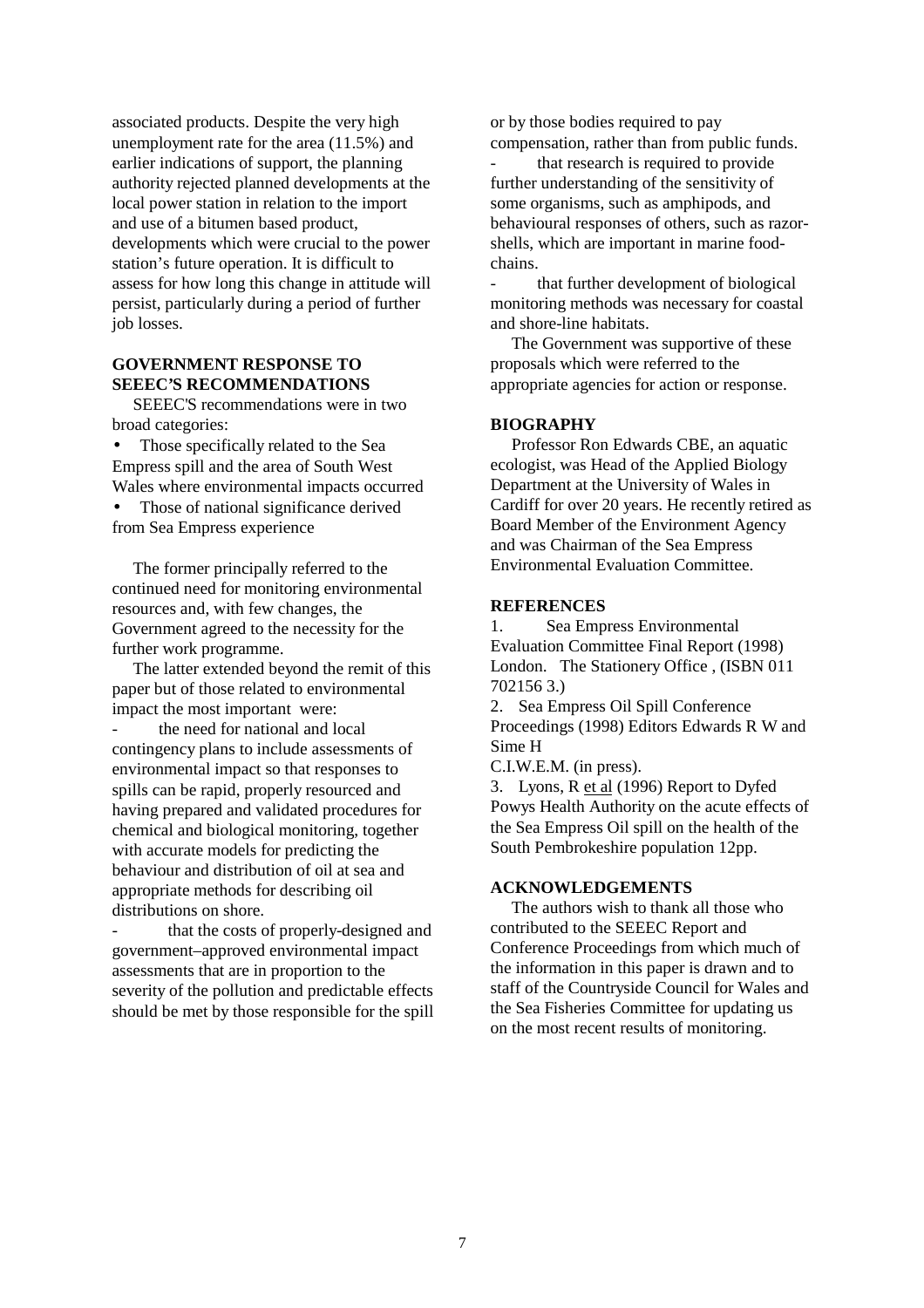## **FIGURES**

Figure 1. South-West Wales - Coastal impact of oil spilled from the Sea Empress.

Figure 2. Annual landings (tonnes) and landings per unit effort (kg per 100 pots) for edible crabs, lobsters and spider crabs since 1980.

Figure 3. Annual landings of cockles at the major location (Burry Inlet) in South Wales from 1976.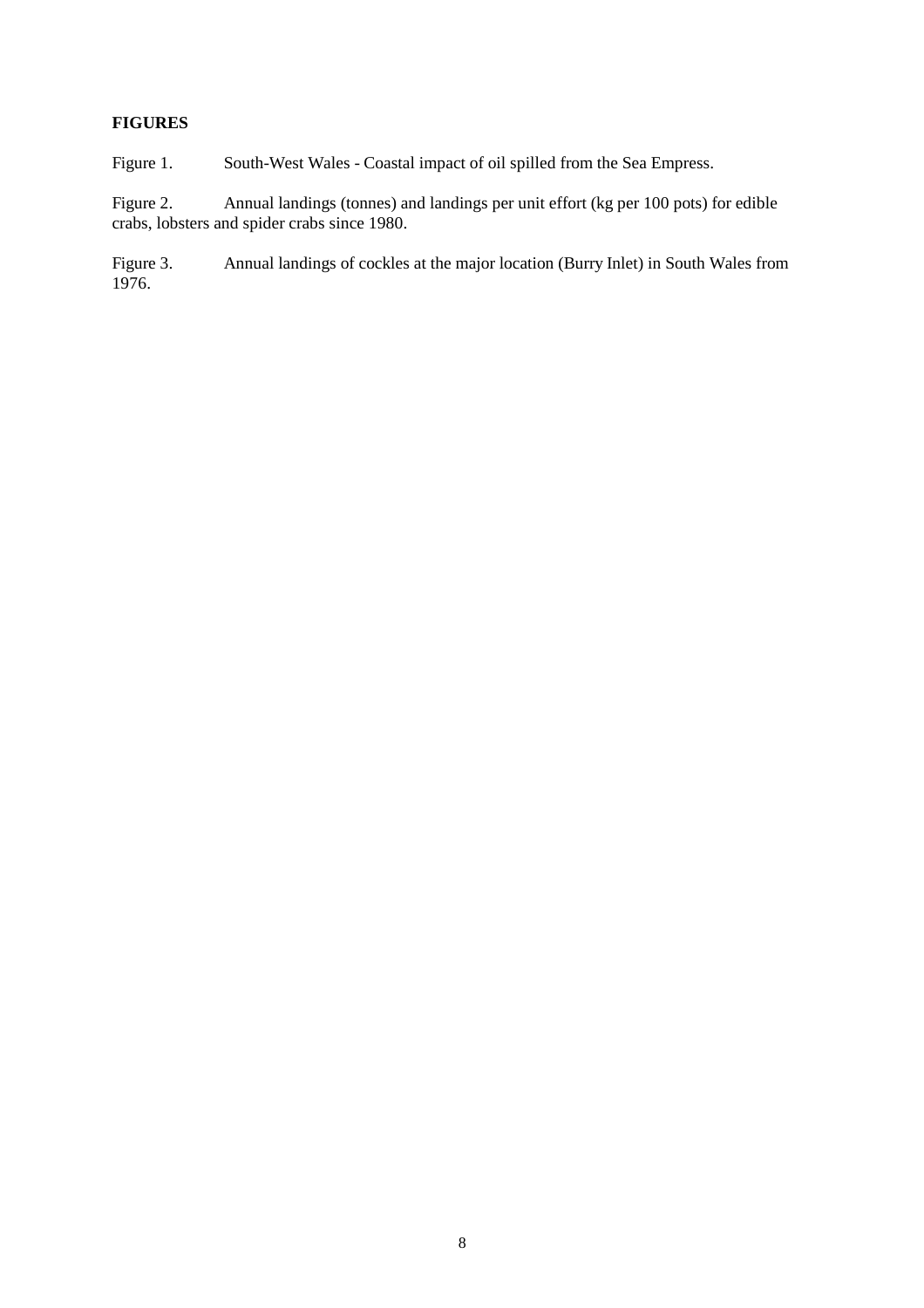

**Year**

**Year**